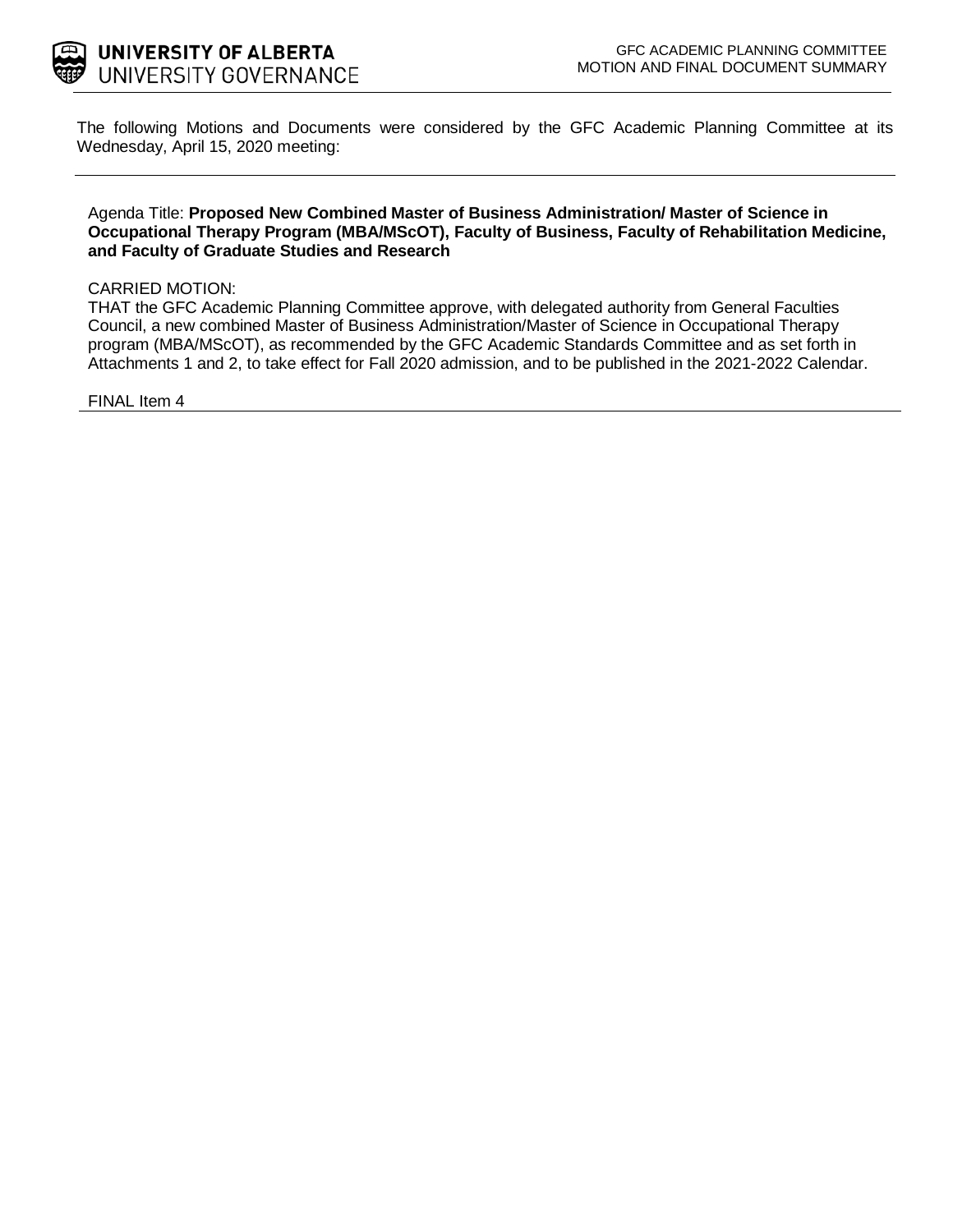

For the Meeting of April 15, 2020

FINAL Item No. 4

### **Governance Executive Summary Action Item**

| <b>Agenda Title</b> | <b>Proposed New Combined Master of Business Administration/</b>                                                                |
|---------------------|--------------------------------------------------------------------------------------------------------------------------------|
|                     | Master of Science in Occupational Therapy Program (MBA/MScOT),<br>Faculty of Business, Faculty of Rehabilitation Medicine, and |
|                     | <b>Faculty of Graduate Studies and Research</b>                                                                                |

### **Motion**

THAT the GFC Academic Planning Committee approve, with delegated authority from General Faculties Council, a new combined Master of Business Administration/Master of Science in Occupational Therapy program (MBA/MScOT), as recommended by the GFC Academic Standards Committee and as set forth in Attachments 1 and 2, to take effect for Fall 2020 admission, and to be published in the 2021-2022 Calendar.

#### **Item**

| <b>Action Requested</b> | $\boxtimes$ Approval Recommendation                                                                                                                                                                                    |  |
|-------------------------|------------------------------------------------------------------------------------------------------------------------------------------------------------------------------------------------------------------------|--|
| Proposed by             | Joseph Doucet, Dean, Faculty of Business<br>Robert Haennel, Dean, Faculty of Rehabilitation Medicine<br>Brooke Milne, Vice-Provost and Dean, FGSR                                                                      |  |
| Presenter(s)            | Michael Maier, Associate Dean, MBA Program, Faculty of Business<br>Shaniff Esmail, Associate Chair, Faculty of Rehabilitation Medicine -<br><b>Occupational Therapy</b><br>Janice Causgrove Dunn, Associate Dean, FGSR |  |

### **Details**

| <b>Office of Administrative</b><br>Responsibility                                       | Provost and Vice-President (Academic)                                                                                                                                                                                                                                                                                                                                                                                                                                                                                                                                                                                                  |
|-----------------------------------------------------------------------------------------|----------------------------------------------------------------------------------------------------------------------------------------------------------------------------------------------------------------------------------------------------------------------------------------------------------------------------------------------------------------------------------------------------------------------------------------------------------------------------------------------------------------------------------------------------------------------------------------------------------------------------------------|
| The Purpose of the Proposal is<br>(please be specific)                                  | The proposal is before the committee to seek approval of the combined<br>MBA/MScOT program, effective date Fall 2020.                                                                                                                                                                                                                                                                                                                                                                                                                                                                                                                  |
| <b>Executive Summary</b><br>(outline the specific item - and<br>remember your audience) | The combined MBA/MScOT will permit interested candidates to obtain<br>both an MBA and MScOT in three and one-half years. The combined<br>MBA/MScOT program would target a select group of Occupational<br>Therapy students who are looking for a program that provides the<br>opportunity to graduate with a professional, clinical degree with<br>additional business management skills and expertise.                                                                                                                                                                                                                                |
|                                                                                         | Results from surveys of MScOT students toward the end of their<br>program and within a year or two of graduation suggest that MScOT<br>graduates are interested in and perceive a need for additional<br>education related to business, management, and leadership. An                                                                                                                                                                                                                                                                                                                                                                 |
|                                                                                         | MBA has been identified as a post-graduate degree graduates from the<br>MScOT Program were most likely to consider. Additionally, the number<br>of Occupational therapists working in non-clinical settings is<br>approximately 8.4%, which include administrative, consultative,<br>academic and political positions (CIHI, 2016). An MBA will provide a<br>solid business and leadership foundation that will prepare MScOT<br>graduates to work in these positions as well as allow for role expansion<br>to enable Occupational Therapists to pursue leadership positions within<br>the public and the private sector more easily. |
|                                                                                         | For the combined MBA/MScOT, the first two years are taken entirely<br>within the MScOT program. The third-year is entirely within the MBA                                                                                                                                                                                                                                                                                                                                                                                                                                                                                              |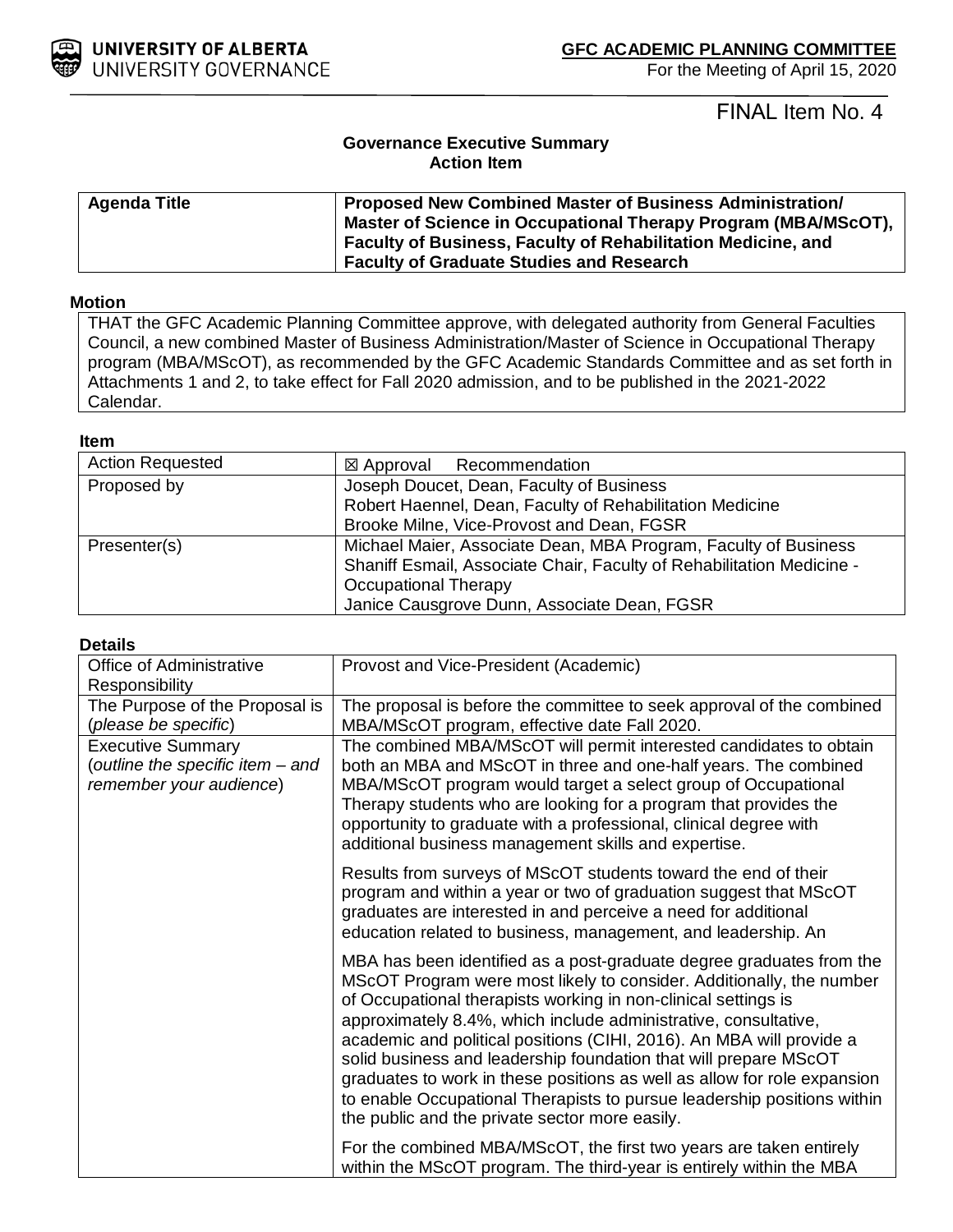

For the Meeting of April 15, 2020

Item No. 4

|                                    | program. The final half-year is then completed entirely in the MScOT<br>Program. The occupational therapy portion of the program consists of<br>the standard requirements to complete the MScOT Program. The                                                      |
|------------------------------------|-------------------------------------------------------------------------------------------------------------------------------------------------------------------------------------------------------------------------------------------------------------------|
|                                    | business portion of the program consists of $\star$ 42. Upon the successful<br>completion of the three and a half year program, (i.e., successful<br>completion of the MScOT and the MBA degrees), candidates will<br>receive both the MScOT and the MBA degrees. |
| Supplementary Notes and<br>context | <this by="" for="" governance="" is="" only="" outline<br="" section="" to="" university="" use="">governance process.&gt;</this>                                                                                                                                 |

# **Engagement and Routing** (Include meeting dates)

| <b>Consultation and Stakeholder</b><br>Participation<br>(parties who have seen the<br>proposal and in what capacity)                                    | Those who are actively <b>participating</b> :<br>Michael Maier, Associate Dean, MBA Program, Faculty of<br><b>Business</b><br>Shaniff Esmail, Associate Chair, Faculty of Rehabilitation<br>Medicine - Occupational Therapy                                                                                                                                                                                                                                                                                                                                                                                                                                                          |
|---------------------------------------------------------------------------------------------------------------------------------------------------------|--------------------------------------------------------------------------------------------------------------------------------------------------------------------------------------------------------------------------------------------------------------------------------------------------------------------------------------------------------------------------------------------------------------------------------------------------------------------------------------------------------------------------------------------------------------------------------------------------------------------------------------------------------------------------------------|
| <for information="" on="" the<br="">protocol see the <b>Governance</b><br/><b>Resources section Student</b><br/><b>Participation Protocol&gt;</b></for> | Those who have been consulted:<br>Bryan Hogeveen, Vice Dean, FGSR<br>Janice Hurlburt, Graduate Governance and Policy, FGSR                                                                                                                                                                                                                                                                                                                                                                                                                                                                                                                                                           |
|                                                                                                                                                         | Those who have been informed:                                                                                                                                                                                                                                                                                                                                                                                                                                                                                                                                                                                                                                                        |
| Approval Route (Governance)<br>(including meeting dates)                                                                                                | Department of Occupational Therapy Council - November 8, 2019<br>Faculty of Rehabilitation Medicine (FRM) Executive Committee -<br>November 27, 2019<br>Faculty of Rehabilitation Medicine (FRM) Council -January 20, 2020<br>Faculty of Business Graduate Student Policy Committee - September<br>13, 2019<br>Faculty of Business Council - September 23, 2019<br>FGSR Council February 19, 2020<br>GFC ASC-Subcommittee on Standards March 5, 2020<br>GFC Academic Standards Committee March 19, 2020 (entrance<br>requirements and academic standing regulations and recommendation<br>for program approval)<br>GFC Academic Planning Committee April 15, 2020 (program approval) |

### **Strategic Alignment**

| Alignment with For the Public | <b>OBJECTIVE 21:</b>                                                       |                                       |
|-------------------------------|----------------------------------------------------------------------------|---------------------------------------|
| Good                          | Encourage continuous improvement in administrative, governance,            |                                       |
|                               | planning and stewardship systems, procedures, and policies that enable     |                                       |
|                               | students, faculty, staff, and the institution as a whole to achieve shared |                                       |
|                               | strategic goals.                                                           |                                       |
| Alignment with Core Risk Area | Please note below the specific institutional risk(s) this proposal is      |                                       |
|                               | addressing.                                                                |                                       |
|                               | $\Box$ Enrolment Management                                                | $\Box$ Relationship with Stakeholders |
|                               | $\Box$ Faculty and Staff                                                   | $\boxtimes$ Reputation                |
|                               | $\Box$ Funding and Resource Management                                     | $\Box$ Research Enterprise            |
|                               | □ IT Services, Software and Hardware                                       | $\Box$ Safety                         |
|                               | $\Box$ Leadership and Change                                               | ⊠ Student Success                     |
|                               | <b>Physical Infrastructure</b>                                             |                                       |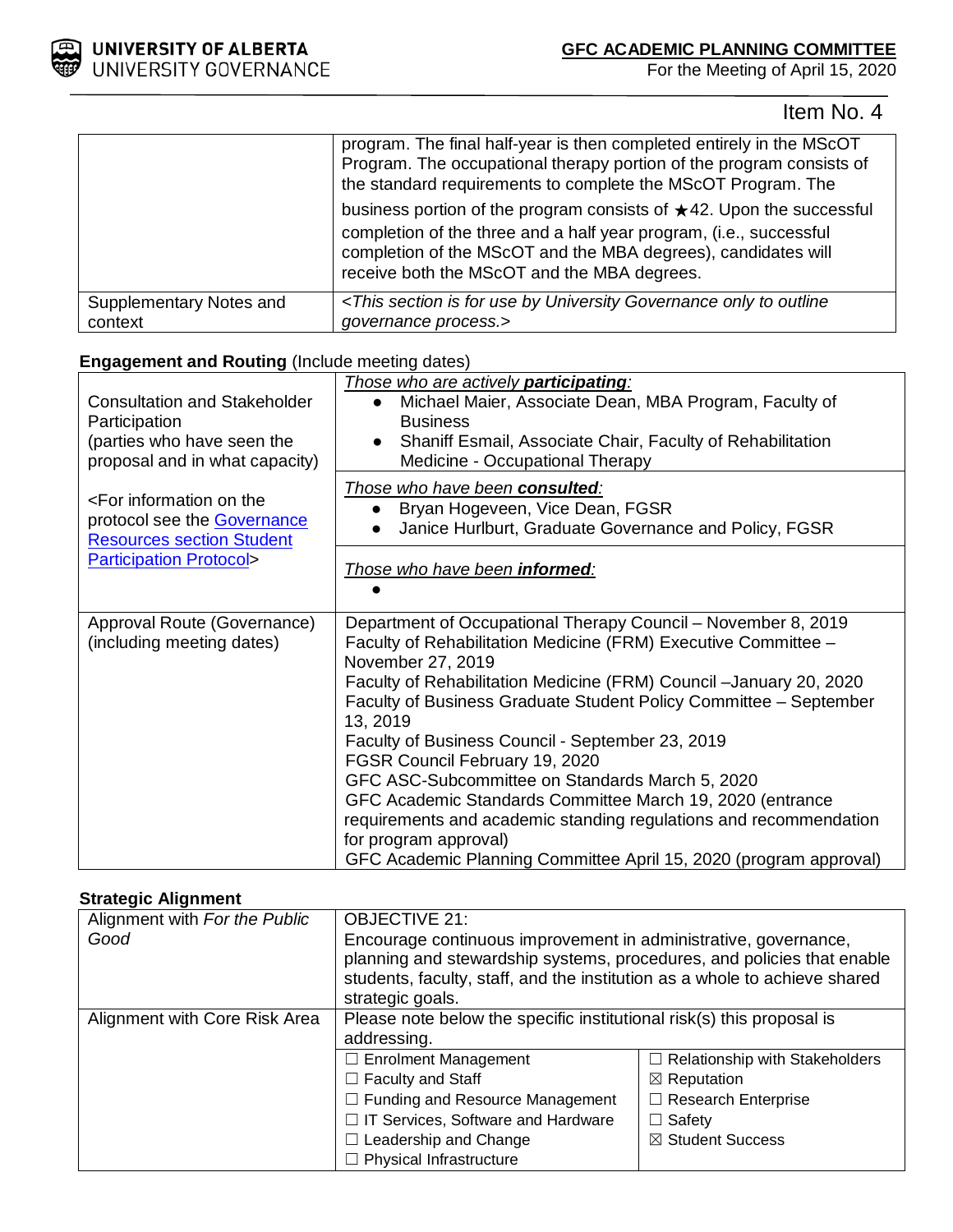

For the Meeting of April 15, 2020

Item No. 4

| Legislative Compliance and | Post-Secondary Learning Act (PSLA)                        |
|----------------------------|-----------------------------------------------------------|
| jurisdiction               | GFC Academic Standards Committee (ASC) Terms of Reference |
|                            | GFC Acacdemic Planning Committee (APC) Terms of Reference |

Attachments:

- 1. MBA/MScOT Program Proposal (page(s) 1 6)
- 2. MBA/MScOT Calendar change request (page(s) 1 3)

*Prepared by:* Maria Chia, Graduate Governance and Policy Coordinator, *mchia@ualberta.ca*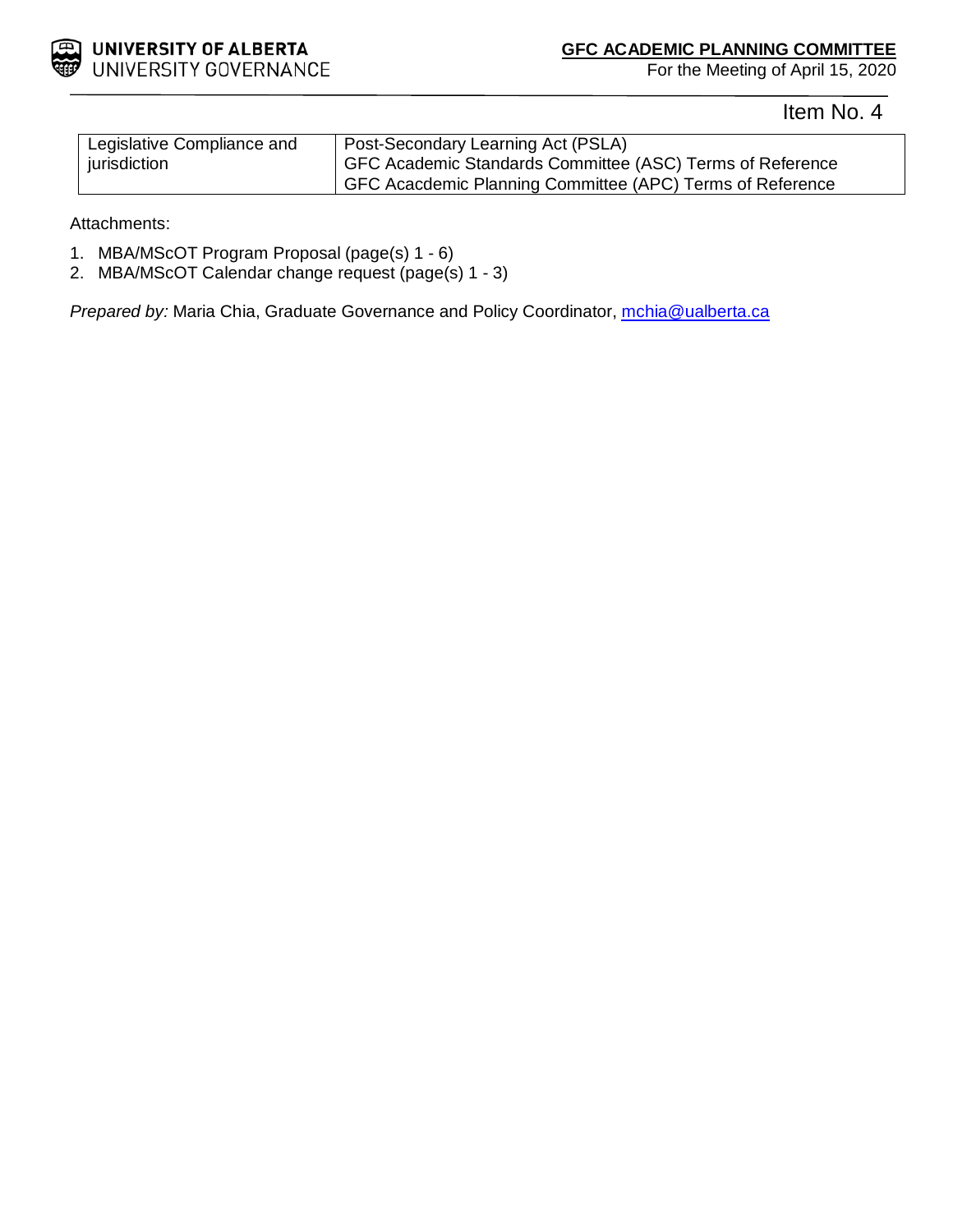# **University of Alberta Internal Program Approval Template**

This template is used for the vetting and approval of proposals to create or modify programs when such proposals do not require approval by the Minister of Innovation and Advanced Education. Proposals using this template should be accompanied by appropriate supporting documentation including draft calendar changes, letters of support, etc.

Proposals requiring Ministerial approval should be presented on the appropriate government template. Faculties and Departments pursuing program proposals are encouraged to consult with the Portfolio Initiatives Manager in the Office of the Provost and Vice-President (Academic) [\(peters3@ualberta.ca\)](mailto:peters3@ualberta.ca) on the appropriate template and process. Graduate proposers should also consult with the Dean of Graduate Studies [\(fgsrgov@ualberta.ca\)](mailto:fgsrgov@ualberta.ca).

This Template is used for the following:

- $\Box$  Graduate specialization title changes (e.g. History to Historical Studies).
- $\Box$  Creation of a new graduate specialization (e.g. MSc in the Department of Swedish Fisheries to MSc in the Department of Swedish Fisheries with Specialization in Trout Fishing) – requires the enrolment appendix.
- **Combined Degree Proposal**
- $\square$  Suspension/Termination of a graduate specialization.
- $\Box$  The addition of an Honours/Specialization stream to an existing undergraduate program.

### **Basic Information**

- 1. Title of the Program: Combined MBA/MScOT (Master of Business Administration/ Master of Science in Occupational Therapy)
- 2. Proposed effective date: Fall 2020 (or as soon as possible)
- 3. Length of the program (years): minimum of 3.5 years
- 4. Faculty and Academic Unit: Alberta School of Business and Faculty of Rehabilitation Medicine, Department of Occupational Therapy
- 5. Collaborating partners at other institutions (if any): Not applicable
- 6. Contact person, with telephone number and e-mail address:
	- a. Associate Chair, Occupational Therapy– Shaniff Esmail Ph.D. 780 492-0397 [Shaniff.Esmail@ualberta.ca](mailto:Shaniff.Esmail@ualberta.ca)
	- b. Associate Dean, Masters Programs, School of Business, Michael Maier Ph.D. 780 248-1275 [msmaier@ualberta.ca](mailto:msmaier@ualberta.ca)
- 7. Statement indicating completion of departmental and/or Faculty approval processes.
	- a. Department of Occupational Therapy Council November 8, 2019
	- b. Faculty of Rehabilitation Medicine (FRM) Executive Committee November 27, 2019
	- c. Faculty of Rehabilitation Medicine (FRM) Council approved January 20, 2020
	- d. Faculty of Business Graduate Student Policy Committee September 13, 2019
	- e. Faculty of Business Council -- approved September 23, 2019
	- f. FGSR Council -- February 19, 2020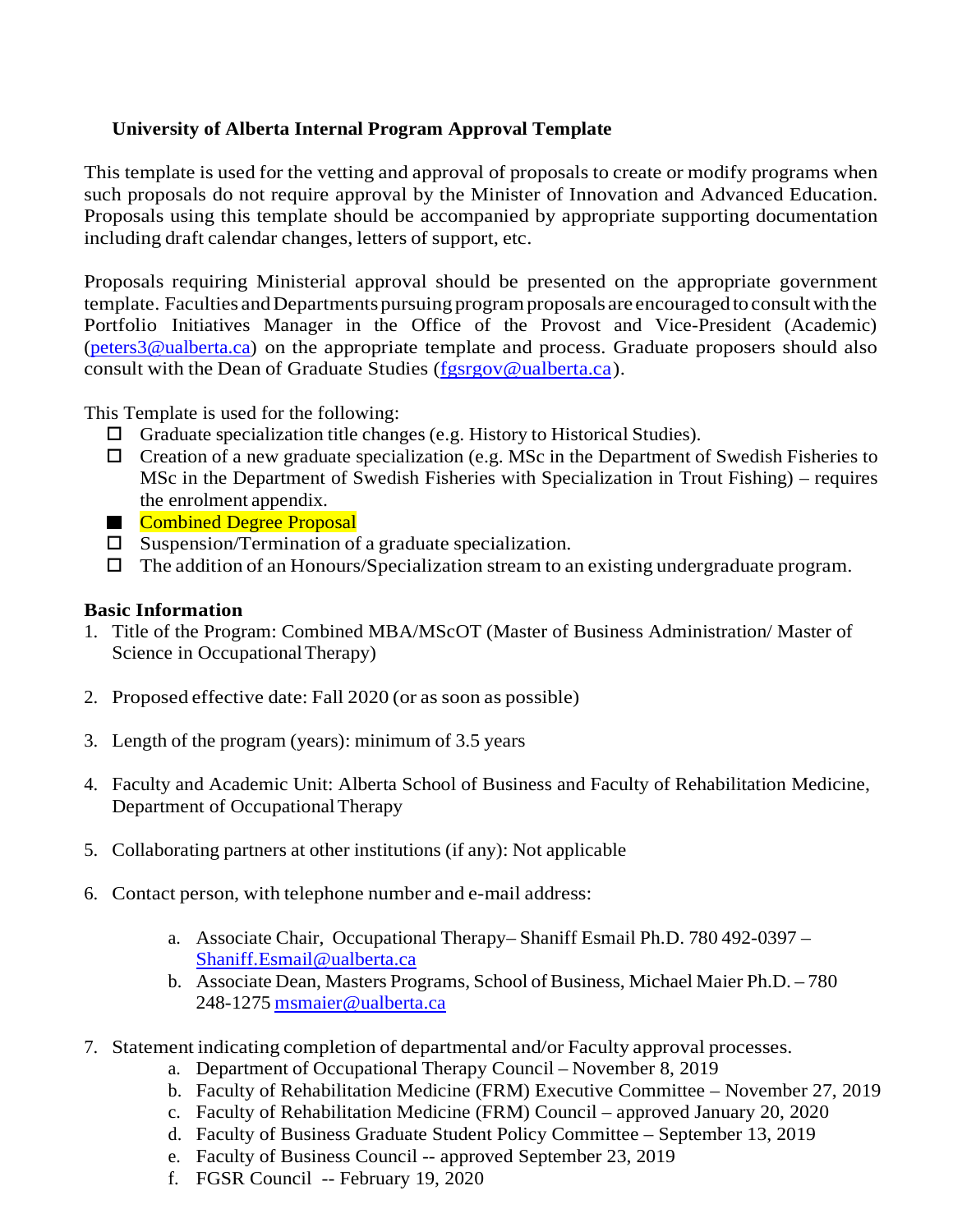8. Attach proposed Calendar program and/or course changes.

See Appendices for the program requirements and the Calendar entries. There are no new courses being created for the combined MBA/MScOT Program

9. Attach a letter of support from the Dean of the Faculty (for graduate specializationproposals).

### **Program Impact and Rationale**

10. What is the rationale for the program proposal?

Approximately 14% of Occupational Therapists in Canada and 7.3% in Alberta are selfemployed (CIHI, 2016). A portion of those who are "self-employed" may be working as private practitioners with diverse populations in various environments. Occupational therapists working in the public sector may go on to run programs or seek leadership positions within the public or private health sectors. It is evident that many Occupational Therapy programs (UofA included) coversome business and employment principles; however, administrative positions and starting and running a business may not be considered an entry-level skill, and thus this aspect receives little attention in an entry-level curriculum.

The MScOT Program includes a one-credit Private Practice elective for students in which they must develop a business plan for a new clinic. However results from surveys of our students toward the end of their program and within a year or two of graduation suggest that MScOT graduates are interested in and perceive a need for additional education related to business, management and leadership. AnMBA has been identified as a post-graduate degree graduates from the MScOT Program were most likely to consider. Additionally, the number of Occupational therapists working in non-clinical settings is approximately 8.4%, which include administrative, consultative, academic and political positions(CIHI, 2016). An MBA will provide a solid business and leadership foundation that will prepare MScOT graduates to work in these positions as well as allow for role expansion to enable Occupational Therapist to pursue leadership positions within the public and the private sector more easily.

The combined MBA/MScOT will permit interested candidates to obtain both an MBA and MScOT in three and one-half years. The combined MBA/MScOT program would target a select group of Occupational Therapy students who are looking for a program that provides the opportunity to graduate with a professional, clinical degree with additional business management skills and expertise. For the combined MBA/MScOT, the first two years are taken entirely within the MScOT program. The third-year is entirely within the MBA program. The final half-year is then completed entirely in the MScOT Program. The occupational therapy portion of the program consists of the standard requirements to complete the MScOT Program.

The business portion of the program consists of  $\star$ 42. Upon the successful completion of the three and a half year program, (i.e., successful completion of the MScOT and the MBA degrees), candidates will receive both the MScOT and the MBA degrees. The MBA degree will not be conferred before the completion of the MScOT degree.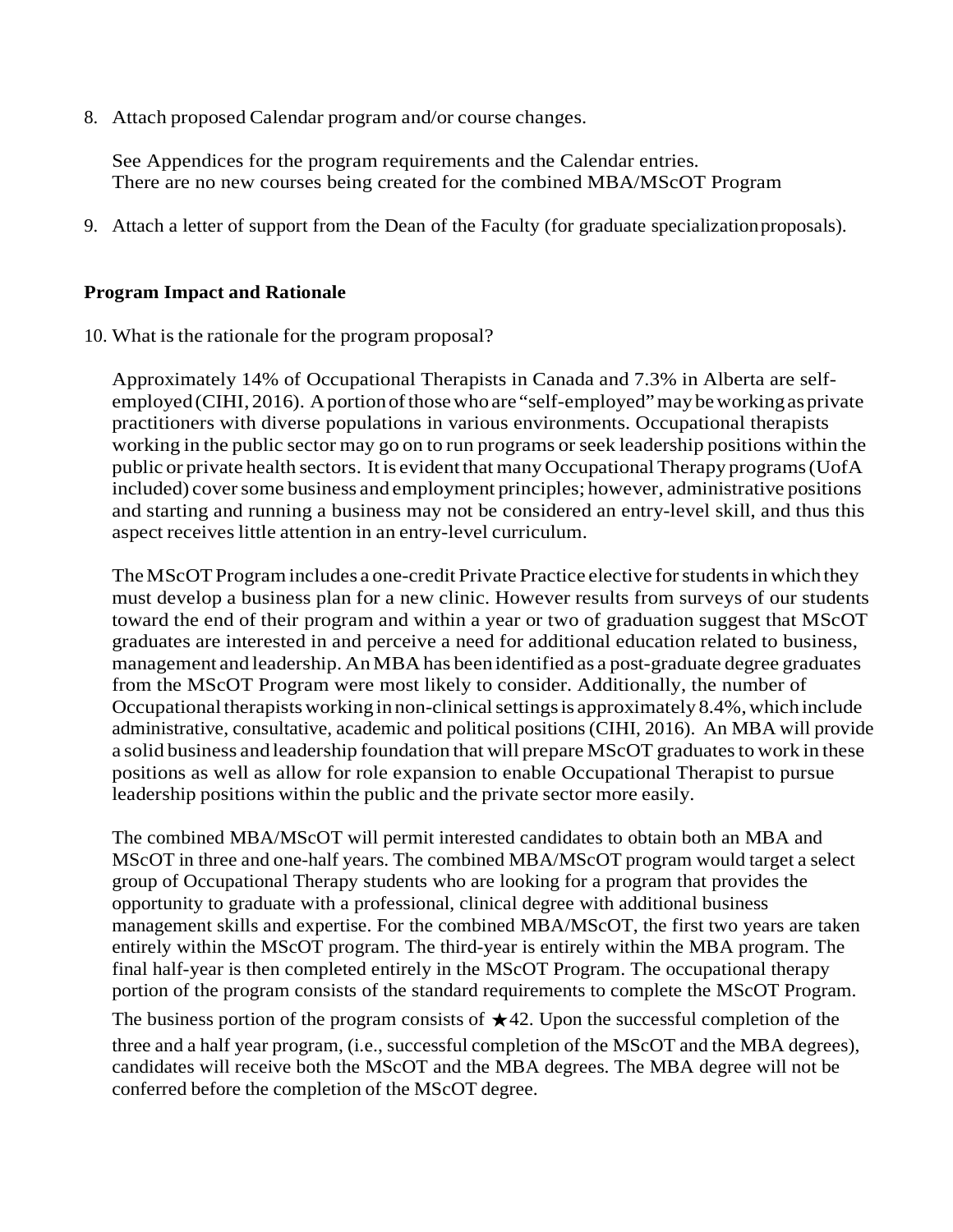Students will be subject to the academic regulations of each existing program, which have already been approved.

11. Provide the expected enrolment (or other) impact on the academic unit(s) offering the program and other affected units if applicable. Include information on the current enrolment.

We will cap enrollment at a maximum of 5 students each year but expect 2-3 students to enrol each year. Students in the combined program will be included in the regular MScOT cohort–there will not be additional spots held/created for combined students. There is capacity for up to 5 students within a cohort of 120 students in the 1 year MBA program. There will be no impact on other units.

StudentsintheMScOTProgramwill applyforthecombinedMBA/MScOTPrograminthe fallof their second year. This will give the Department one academic year on which to base their performanceintheMScOTProgramanddeterminetheirsuitabilityfor anequallyintensiveMBA Program. Students will be admitted to the combined degree for the Fall of their third year.

12. Do you anticipate an enrolment (or other) impact on programs at other institutions or regulatory bodies? Describe any consultations that have occurred with other institutions and professional organizations.

No. To our knowledge, this will be the first combined MBA/OT program in the country. We hope that this will be a draw for exceptional students from outside Alberta looking for both business and Occupational therapy education and will increase our pool of qualified applicants for the MScOTProgramaswellgraduateOccupationalTherapistwithenhancedbusinessadministration skills.

13. Arethereanyresourceimplications(budget,informationtechnology(IT),library(LibraryImpact Statement), laboratory, space, student services, administrative services (e.g., FGSR, Registrar's Office, or IST), as applicable) for the proposed change? If so, please provide detail and evidence of consultation with affected unit(s) and/or appropriate University officers/committees.

There are no resource implications of this program because both programs already exist and are resourced.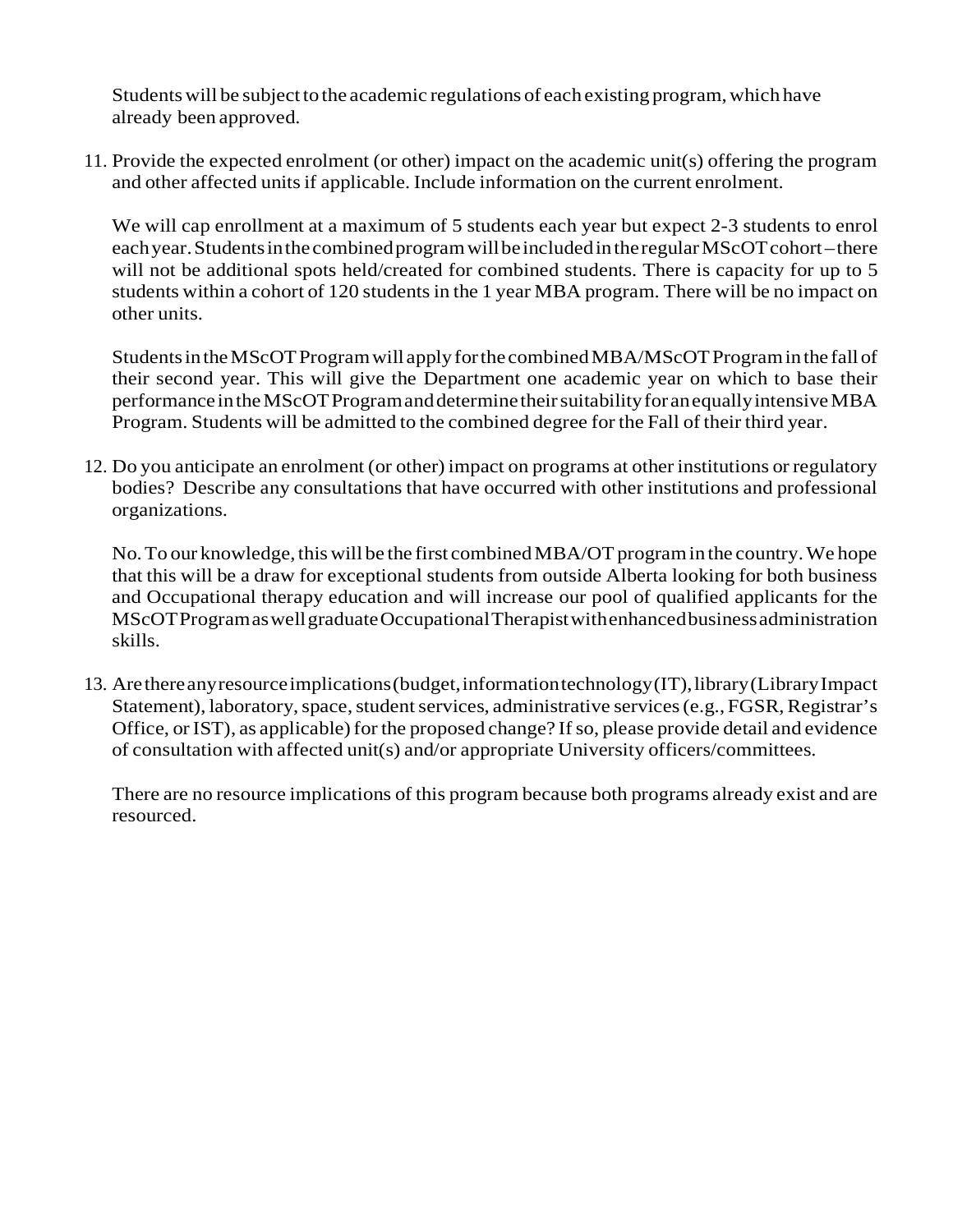# **Appendices related to Question 8 – Internal Program Proposal MBA/MSCOT Combined Degree**

The combined MBA/MScOT allow interested applicants to obtain both an MBA and an MScOT in three and a half years. The combined MBA / MScOT Program targets a select group of occupational therapy students who recognize the value of combining occupational therapy studies with management skills and expertise. The combined degree program is designed for students aspiring to a leadership or management role, or for future occupational therapy entrepreneurs. For the combined MBA/MScOT, the first two years are taken entirely within the MScOT Program. The third-year is entirely within the MBA Program. The final half-year is then completed entirely in the MScOT Program. The occupational therapy portion of the program consists of the normal requirements of the MScOT Program. The Business portion of the program consists of  $\star$ 42.

Requirements for acceptance into the program

- Students have already been admitted to the MScOT.
- During the fall of the second year, students will apply to the Faculty of Graduate Studies and Research for the combined MBA/MScOT Program.
- Students will provide a Statement of Intent, and will be interviewed by both the Alberta School of Business and the Department of Occupational Therapy.
- The MBA requirements for the Graduate Management Admissions test (GMAT) and professional work experience will be waived.

# **Flow of Program**

Allstudents will begin in the MScOT Program. Students will complete 12 months of MScOT course work and will apply to the combined MBA/MScOT Program in the Fall of their second year. They will be notified of acceptance into the combined program during the winter of their second year. At this point, students would have completed all academic coursework in the MScOT. Students third-year would be completely within the MBA program. They would return to the occupational therapy department to complete their final clinical placement.

See Table 1 or detailed program outline

# **Residency**

Students may apply from either of the two MScOT campuses (Edmonton or Calgary), however, the MBA must be completed in-person in Edmonton.

### **Course Work**

Students will complete all academic and clinical requirements of the MScOT Program. Students will complete  $*42$  of coursework in the MBA Program, reduced from  $*60$ .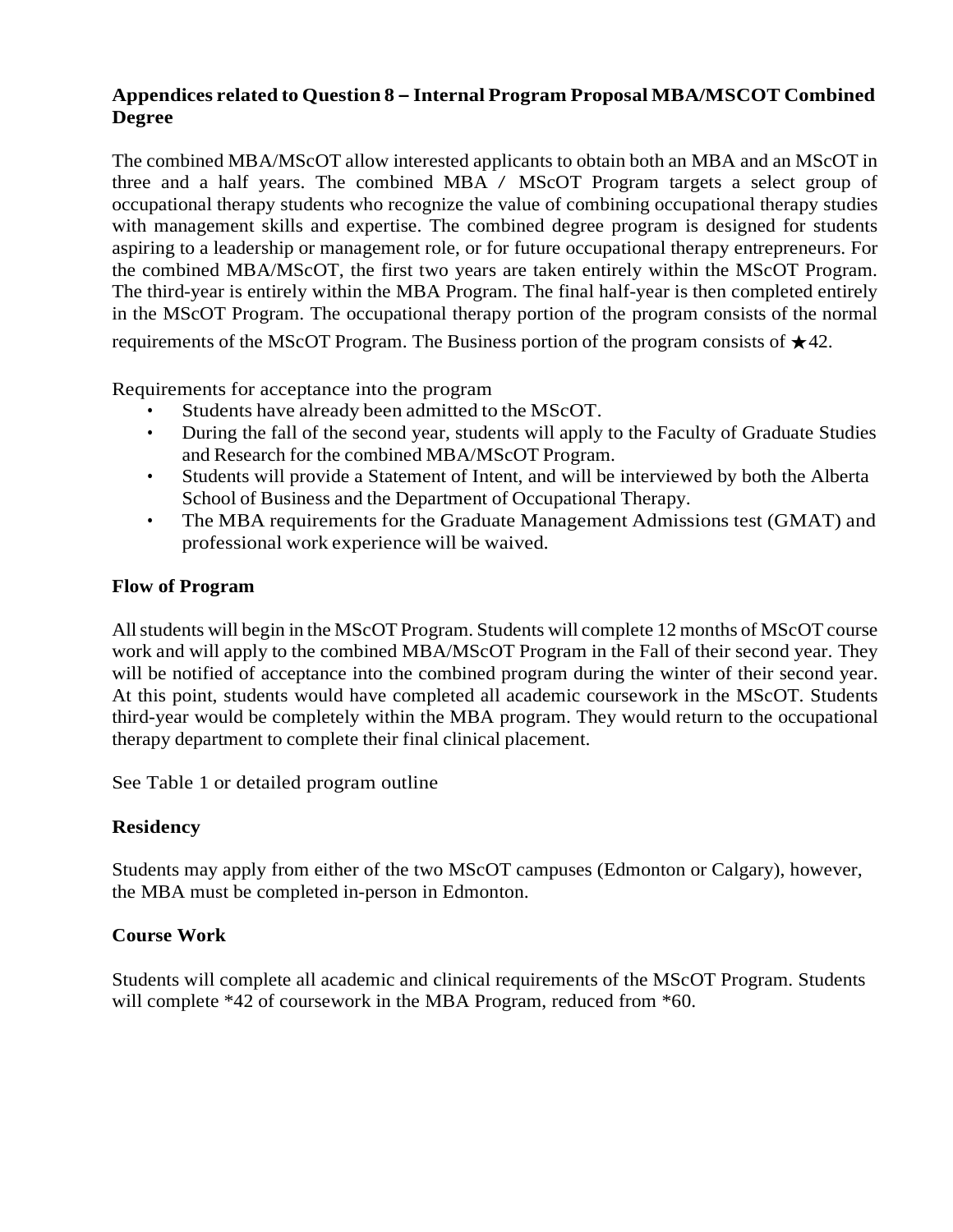# **Table 1: MBA/MScOT Combined Degree Program Outline**

|                                 |                                                                                                                        | <b>Year 1</b>                                    |  |
|---------------------------------|------------------------------------------------------------------------------------------------------------------------|--------------------------------------------------|--|
| <b>Fall Term</b>                |                                                                                                                        |                                                  |  |
|                                 | September - December 14 weeks (Including Intro to Fieldwork)                                                           |                                                  |  |
|                                 |                                                                                                                        |                                                  |  |
| First Week:                     | OCCTH 502: Application, Assessment & Evaluation of Occupational Performance *3<br>OCCTH 503: Prof & Sup in Practice *3 |                                                  |  |
| <b>Intro Activities</b>         | (Includes Intro to Fieldwork: Nov. 5-9)                                                                                |                                                  |  |
| Foundation                      | OCCTH 507: Occupation & Society: Theory & Practice *3                                                                  |                                                  |  |
| Week                            | OCCTH 510: Theory, Evidence & Skills *1                                                                                |                                                  |  |
|                                 | OCCTH 517: Occupational Performance: Mental Health Conditions *3                                                       |                                                  |  |
|                                 | OCCTH 583: Human Systems I *4                                                                                          |                                                  |  |
|                                 | REHAB 501: Intro to Interprofessional Practice *1                                                                      |                                                  |  |
|                                 |                                                                                                                        | Total Credits for term $1 = 18$                  |  |
| <b>Winter Term</b>              |                                                                                                                        |                                                  |  |
|                                 | January - April 13 weeks (excluding Reading week: February)                                                            |                                                  |  |
|                                 | OCCTH 518: Occupational Performance Mental Health Intervention *3                                                      |                                                  |  |
|                                 | OCCTH 520: Theory, Evidence & Skills Integration *1                                                                    |                                                  |  |
|                                 | OCCTH 522: Enabling Occupation through the Use of Assistive Technology *3                                              |                                                  |  |
|                                 | OCCTH 566: Evidence-Based Practice & Knowledge Translation in OT *3                                                    |                                                  |  |
| OCCTH 584: Human Systems II *4  |                                                                                                                        |                                                  |  |
|                                 | REHAB 502: Indigenous Health - Interprofessional Practice *1                                                           |                                                  |  |
|                                 |                                                                                                                        | Total Credits for term $2 = 15$                  |  |
| <b>Intersession</b>             |                                                                                                                        |                                                  |  |
| <b>April</b> – May              | May - June 7 weeks                                                                                                     |                                                  |  |
| 3 weeks                         |                                                                                                                        |                                                  |  |
| OCCTH 543 *1                    |                                                                                                                        |                                                  |  |
| Student-                        |                                                                                                                        |                                                  |  |
| Selected Module                 | OCCTH 525 *3 Fieldwork                                                                                                 |                                                  |  |
| (see note)                      |                                                                                                                        |                                                  |  |
| OCCTH 567:                      |                                                                                                                        |                                                  |  |
| <b>Research Design</b>          |                                                                                                                        |                                                  |  |
| & Scholarly                     |                                                                                                                        |                                                  |  |
| Practice *3                     |                                                                                                                        |                                                  |  |
|                                 |                                                                                                                        | Total Credits for Term $3 = 7$                   |  |
|                                 |                                                                                                                        | Year 2                                           |  |
| <b>Fall Term</b>                |                                                                                                                        |                                                  |  |
|                                 | Sept-Dec 13 Weeks (excluding Fall Term Break: Nov)                                                                     |                                                  |  |
|                                 | OCCTH 519: Enabling Occupation: Mental Health *3                                                                       |                                                  |  |
|                                 | OCCTH 530: Theory, Evidence & Skills: Synthesis *1                                                                     |                                                  |  |
|                                 | OCCTH 555: Enabling Occupation: Children & Youth *3                                                                    |                                                  |  |
|                                 | OCCTH 559: Enabling Occupation: Productivity *3                                                                        |                                                  |  |
|                                 | OCCTH 585: Human Systems III, Enabling Occupation: Theory & Practice in Neurology *6                                   |                                                  |  |
|                                 |                                                                                                                        | Total Credits for term $4 = 16$                  |  |
| <b>Winter Term</b>              |                                                                                                                        |                                                  |  |
|                                 | Jan - Feb 7 Weeks                                                                                                      | Feb - April 8 Weeks                              |  |
|                                 |                                                                                                                        | OCCTH 543: Student-Selected Module               |  |
|                                 | OCCTH 526 *3 Fieldwork Note: Students on fieldwork                                                                     | $*1$ (see note)                                  |  |
| placement during Reading week   |                                                                                                                        | OCCTH 54O: Theory, Evidence Skills Evaluation *1 |  |
|                                 |                                                                                                                        | OCCTH 556: Enabling Occupation: Older Adults *3  |  |
|                                 |                                                                                                                        | OCCTH 558: Enabling Occupation: Community *3     |  |
|                                 |                                                                                                                        | Total Credits for term $5 = 11$                  |  |
| <b>Intersession</b>             |                                                                                                                        |                                                  |  |
| Apr. - June 7 weeks             |                                                                                                                        | July - Aug / 7 Weeks                             |  |
|                                 | OCCTH 543:Student-Selected Module *1 (see note)                                                                        | OCCTH 527 *3 Fieldwork                           |  |
|                                 | OCCTH 564: Evaluation of Health Care Systems and Occupational Therapy Services 3* (TBD)                                |                                                  |  |
|                                 | OCCTH 903: Directed Final Project *3 (Final Presentation: June 11)                                                     |                                                  |  |
| Total Credits for Term $6 = 10$ |                                                                                                                        |                                                  |  |
| MBA program                     |                                                                                                                        |                                                  |  |
|                                 |                                                                                                                        | Year 3                                           |  |
| <b>Fall Term</b>                |                                                                                                                        |                                                  |  |
| Bus 501 (Orientation) *0        |                                                                                                                        |                                                  |  |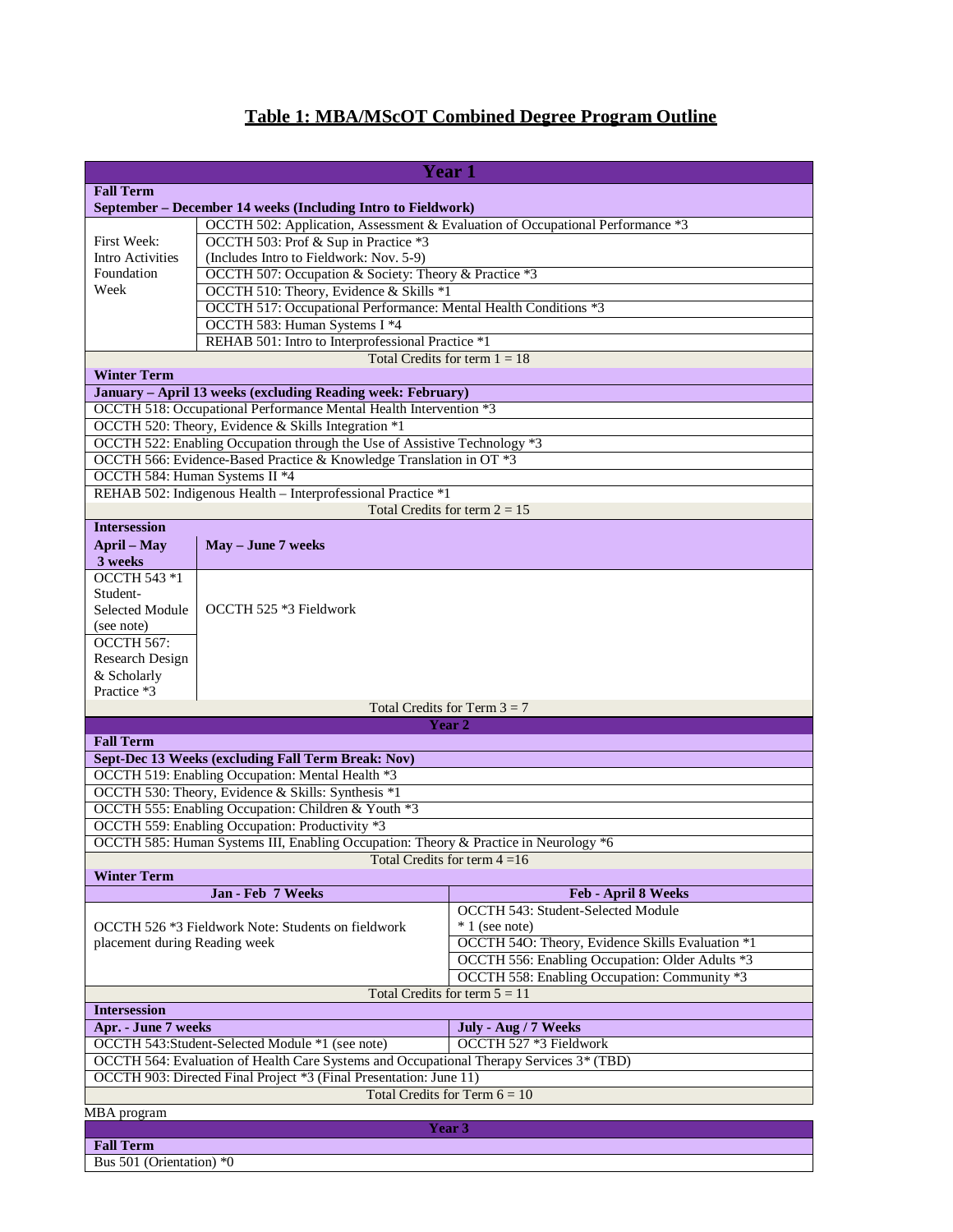| ACCTG 501: Introduction to Financial Reporting and Analysis *3   |  |  |
|------------------------------------------------------------------|--|--|
| BUEC 503: Economic Foundations *3                                |  |  |
| BUS 505: Ethics & Corporate Social Responsibility *3             |  |  |
| MGTSC 501: Data Analysis & Decision Making *3                    |  |  |
| SMO 500: Managing People *3                                      |  |  |
| SMO 562: Leadership Skills *3                                    |  |  |
| Total Credits for term $7 = 18$                                  |  |  |
| <b>Winter Term</b>                                               |  |  |
| ACCTG 523 - Accounting Information & Internal Decision Making *3 |  |  |
| SMO $641$ – Business Strategy $*3$                               |  |  |
| FIN 501 – Managerial Finance *3                                  |  |  |
| MARK 502 – Principles of Marketing Management *3                 |  |  |
| One 3-credit MBA Core Elective from:                             |  |  |
| OM 502 – Operations Management *3                                |  |  |
| SMO 502 - Organization Strategy-Managing Organizations *3        |  |  |
| BUEC 542 - International Business *3                             |  |  |
| Total Credits for Term $8 = 15$                                  |  |  |
| <b>Intersession</b>                                              |  |  |
| Three 3-credit MBA or School of Public Health Electives          |  |  |
| Total Credits for Term $9 = 9$                                   |  |  |
| OT program                                                       |  |  |
| <b>Year 4</b>                                                    |  |  |
| <b>Fall Term</b>                                                 |  |  |
| OCCTH 528 *3: Fieldwork                                          |  |  |
| Total Credits for Term $10 = 3$                                  |  |  |

#### **Note:**

OCCTH 543: Student Selected Modules. Students MUST complete three modules according to the schedule outlined below (or one OCCTH 599 individual study).

#### **Module Schedule:**

- Module 1: Year 1 Intersession
- Module 2: Year 2 Winter Term
- Module 3: Year 2 Intersession

#### **Interprofessional coursework \*3:**

- REHAB 501 \*1
- REHAB 502 \*1
- One-credit course related to interprofessional practice as directed by the Department \*1

# Total Program Credits = \*123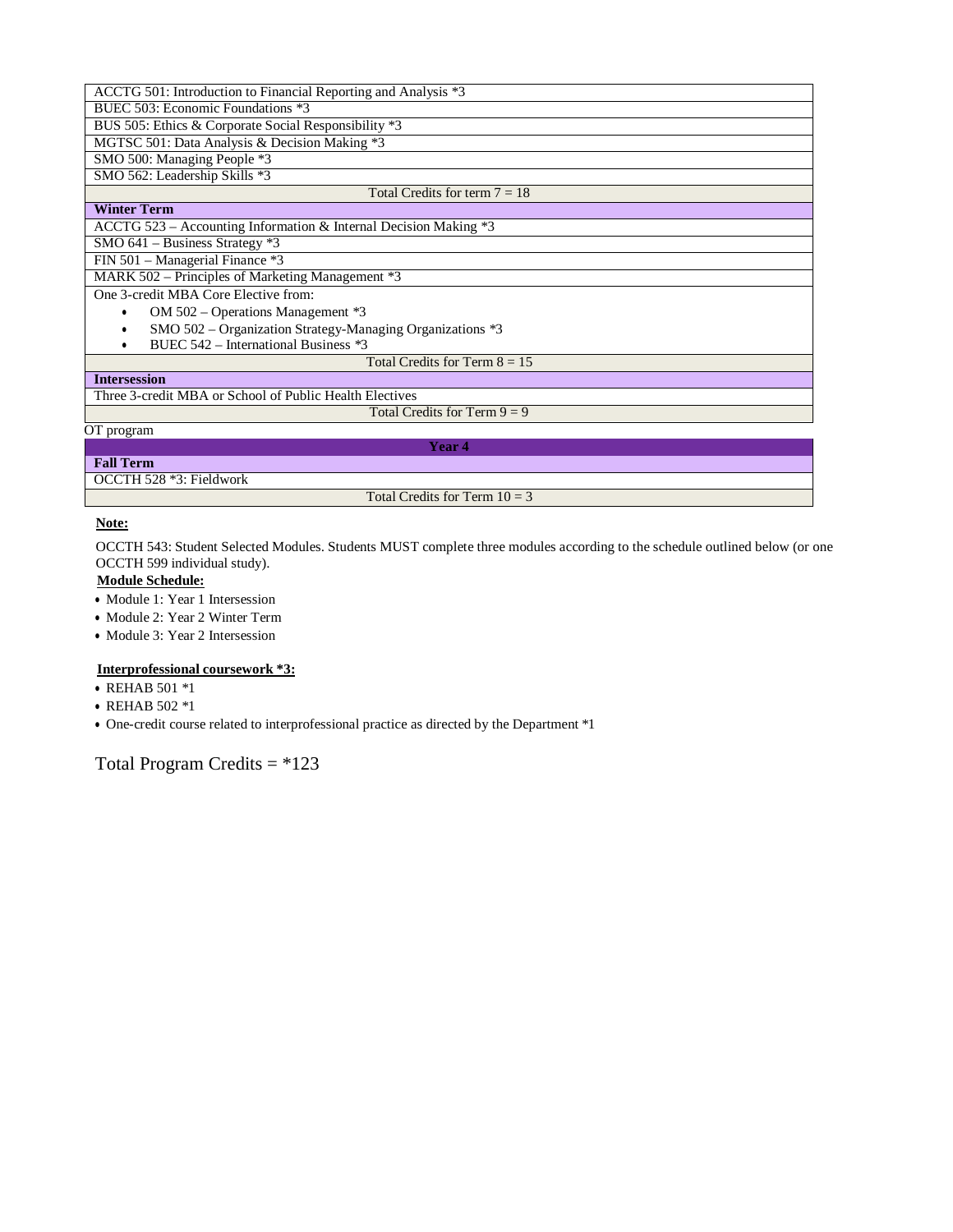

Killam Centre for Advanced Studies 2-29 Triffo Hall Edmonton AB Canada T6G 2E1 Tel: 780.492.2816 / Fax: 780.492.0692 [www.gradstudies.ualberta.ca](http://www.gradstudies.ualberta.ca/)

### **2020-2021 University of Alberta Proposed Calendar Graduate Program Changes:**

| <b>Current</b>           | <b>Proposed</b>                                                                                                                                                                                                                                                                                                                               |
|--------------------------|-----------------------------------------------------------------------------------------------------------------------------------------------------------------------------------------------------------------------------------------------------------------------------------------------------------------------------------------------|
| <b>Graduate Programs</b> | <b>Graduate Programs</b>                                                                                                                                                                                                                                                                                                                      |
| [NEW]                    | <b>Business</b> [Graduate]                                                                                                                                                                                                                                                                                                                    |
|                          | <b>Graduate Program Requirements</b>                                                                                                                                                                                                                                                                                                          |
|                          | <b>The MBA/MScOT Combined Program</b><br>(Occupational Therapy) [Graduate]                                                                                                                                                                                                                                                                    |
|                          | The Department of Occupational Therapy and the Faculty<br>of Business offer a program of combined study which<br>permits highly qualified students to earn both the MSc in<br>Occupational Therapy and the MBA degrees after three<br>and a half years of full-time study.                                                                    |
|                          | Each student must first be admitted to the MScOT,<br>Department of Occupational Therapy. After completing<br>the first year of the MScOT, students are eligible to apply<br>to the combined MBA/MScOT program.                                                                                                                                |
|                          | <b>Entrance Requirements</b>                                                                                                                                                                                                                                                                                                                  |
|                          | Admission to the MScOT will be determined with<br>particular attention given to the student's past academic<br>record, related work experience, interest and their<br>rationale of how such a combined program will enhance<br>their career and professional skills.                                                                          |
|                          | The student must provide a letter of intent. The<br>following entrance requirements for the MBA are<br>waived: submission of a GMAT score and a minimum<br>of two years' work experience. The student will be<br>interviewed by both the Faculty of Business and the<br>Department of Occupational Therapy.                                   |
|                          | <b>Program Requirements</b>                                                                                                                                                                                                                                                                                                                   |
|                          | The first two years are taken entirely within the MScOT<br>program where the student will complete all academic<br>coursework. The third-year is entirely within the MBA<br>program. After completion of all MBA academic course<br>requirements, the student will complete their final<br>Occupational Therapy clinical placement during the |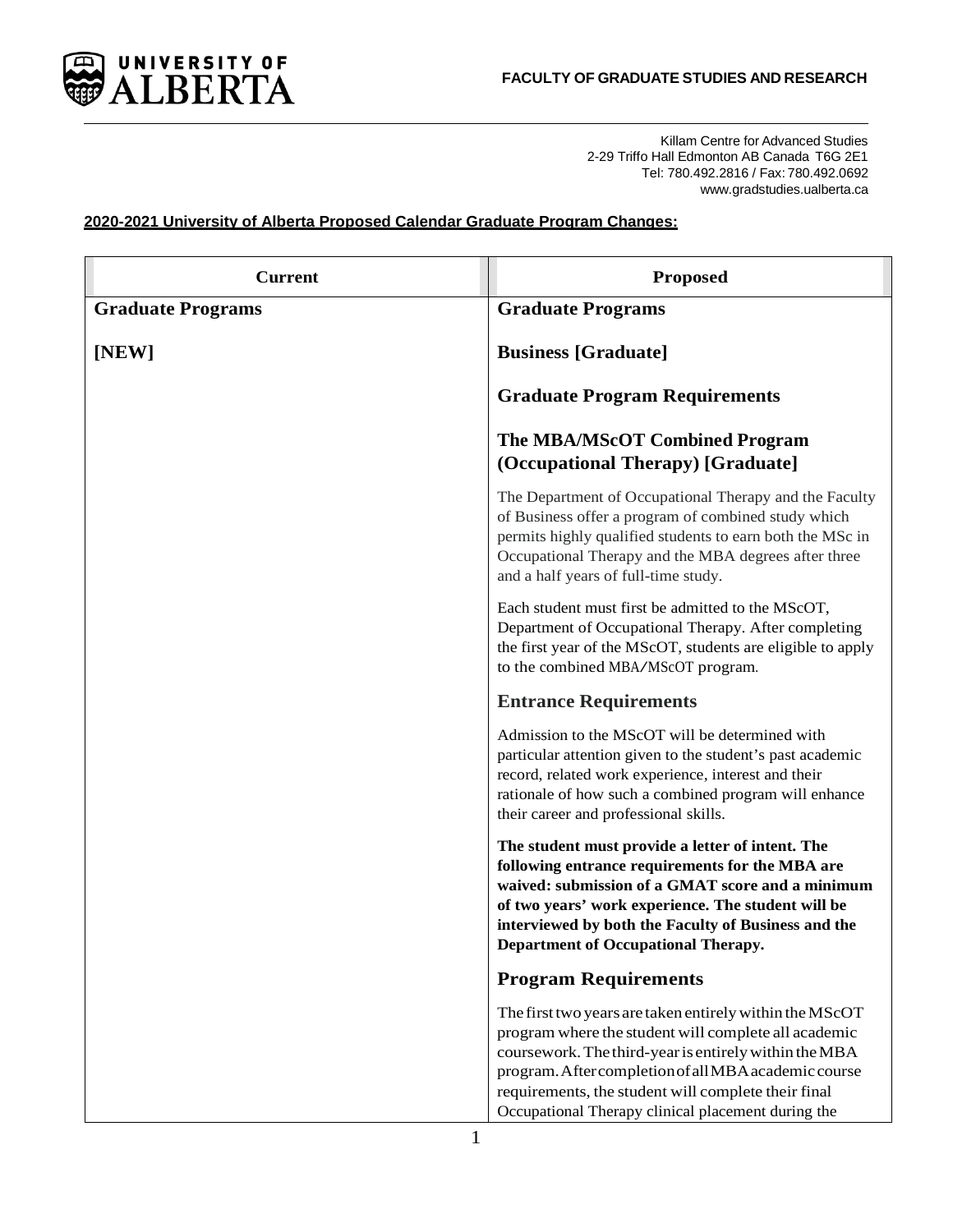summer of their 3<sup>rd</sup> year. The occupational therapy portion of the program consists of the normal requirements of the MScOT program (see Occupational Therapy [Graduate]).

The Business portion of the program consists of  $\star$ 42.

Required Business courses (\*30):

- BUS 501
- ACCTG 501
- BUEC 503
- BUS 505
- MGTSC 501
- SMO 500
- SMO 652
- ACCTG 523
- SMO 641
- FIN 501
- $\bullet$  MARK 502

Electives (\*12):

- one (\*3) MBA core elective from:
	- o OM 502
		- o SMO 502
		- o BUEC542
- three (\*3) courses (\*9 total) of MBA or School of Public Health elective.

Upon the successful completion of the three and a half year program, candidates will receive both the MScOT and the MBA degrees. The MBA degree will not be conferred prior to the completion of the MScOT degree.

Inquiries regarding the combined MBA/MScOT Combined Degrees program may be directed to the Associate Chair in the Department of Occupational Therapy, or the Masters Programs Office in the Faculty of Business.

#### **Academic Standing**

A student is subject to the academic standing regulations for the program **in which they are registered. For the MSc refer to [Occupational Therapy \[Graduate\]](https://calendar.ualberta.ca/preview_program.php?catoid=28&poid=27163&returnto=7168) and for the MBA refer to FGSR's [Academic Standing](https://calendar.ualberta.ca/content.php?catoid=28&navoid=6997&academic-standing) section of the Calendar. R**outes of appeal for grades and for academic standing **are those** of the **teaching** Faculty.

If a student withdraws from the MBA program or is required towithdraw because of unsatisfactory academic standing in the MBA program, but wishes to remain in the MScOT degree program, the student may be permitted to continue provided the student retains good academic standing in that program.

**Length of Program**